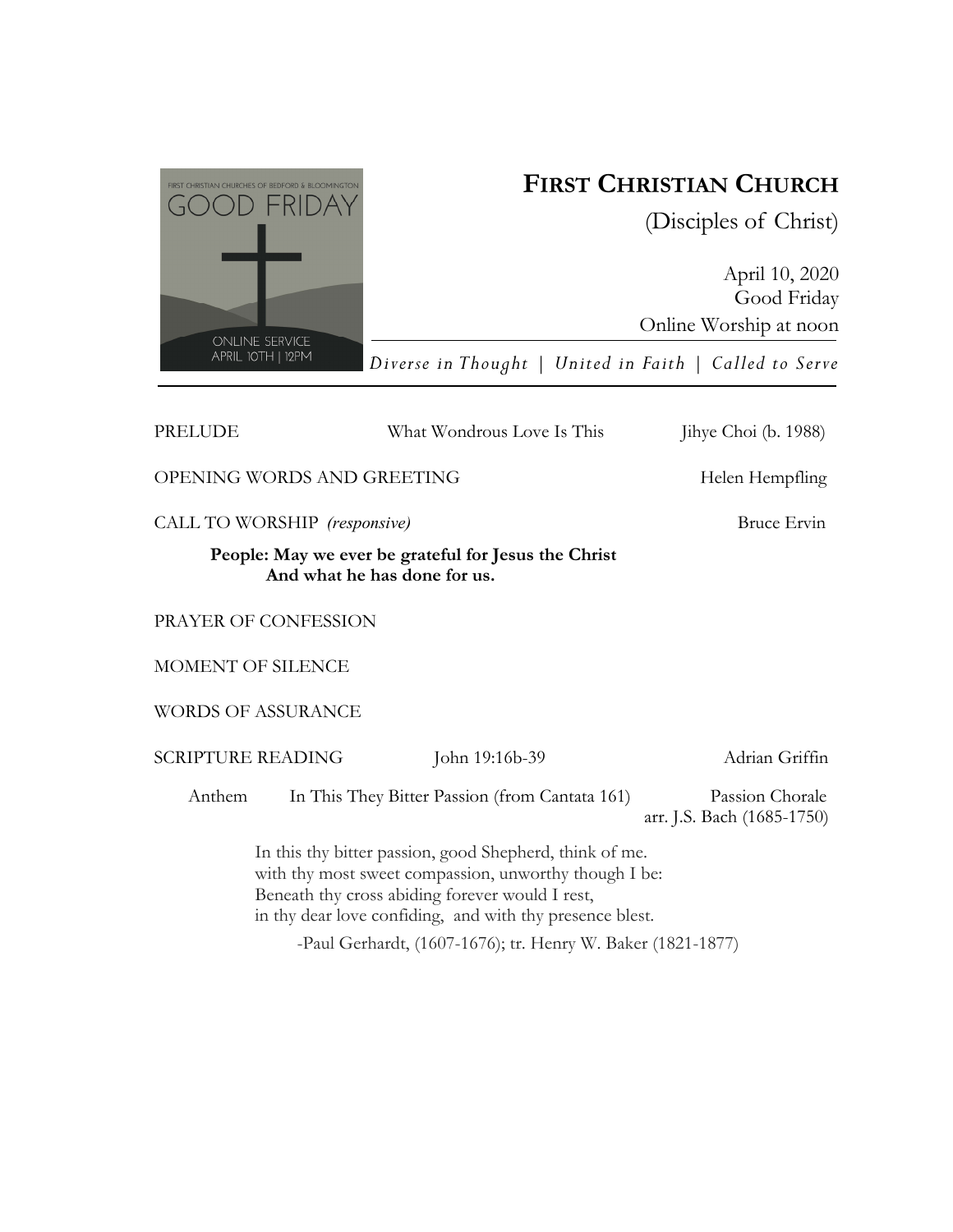### CLOSING PRAYER

## LORD'S PRAYER *(unison)*

Our Father, who art in Heaven, hallowed be Thy name; Thy Kingdom come, Thy will be done, on earth, as it is in heaven. Give us this day our daily bread, and forgive us our debts as we forgive our debtors; And lead us not into temptation, but deliver us from evil. For Thine is the kingdom, and the power, and the glory forever. Amen.

#### HYMN 200 What Wondrous Love Is This WONDROUS LOVE

1. What wondrous love is this, O my soul, O my soul, What wondrous love is this, O my soul! What wondrous love is this that caused the Lord of bliss to bear the heavy cross for my soul, for my soul, to bear the heavy cross for my soul!

2. When I was sinking down, sinking down, sinking down, When I was sinking down, sinking down; When I was sinking down beneath God's righteous frown, Christ laid aside his crown for my soul, for my soul, Christ laid aside his crown for my soul!

3. To God and to the Lamb I will sing, I will sing, To God and to the Lamb I will sing! To God and to the Lamb, who is the great "I AM," while millions join the theme, I will sing, I will sing, while millions join the theme, I will sing!

4. And when from death I'm free, I'll sing on, I'll sing on, And when from death I'm free, I'll sing on! And when from death I'm free, I'll sing and joyful be, and through eternity I'll sing on, I'll sing on, and through eternity I'll sing on!

-Appalachian Folk Hymn

# EXTINGUISHING OF THE CHRIST CANDLE

### POSTLUDE

*This service was pre-recorded in various segments to allow the worship leaders to strictly follow guidelines regarding social distancing.* 

*Special thank you to Ashlyn Reynolds, Jono Palmer and Jennifer Fettchenhauer for assistance in producing and posting our worship services online.*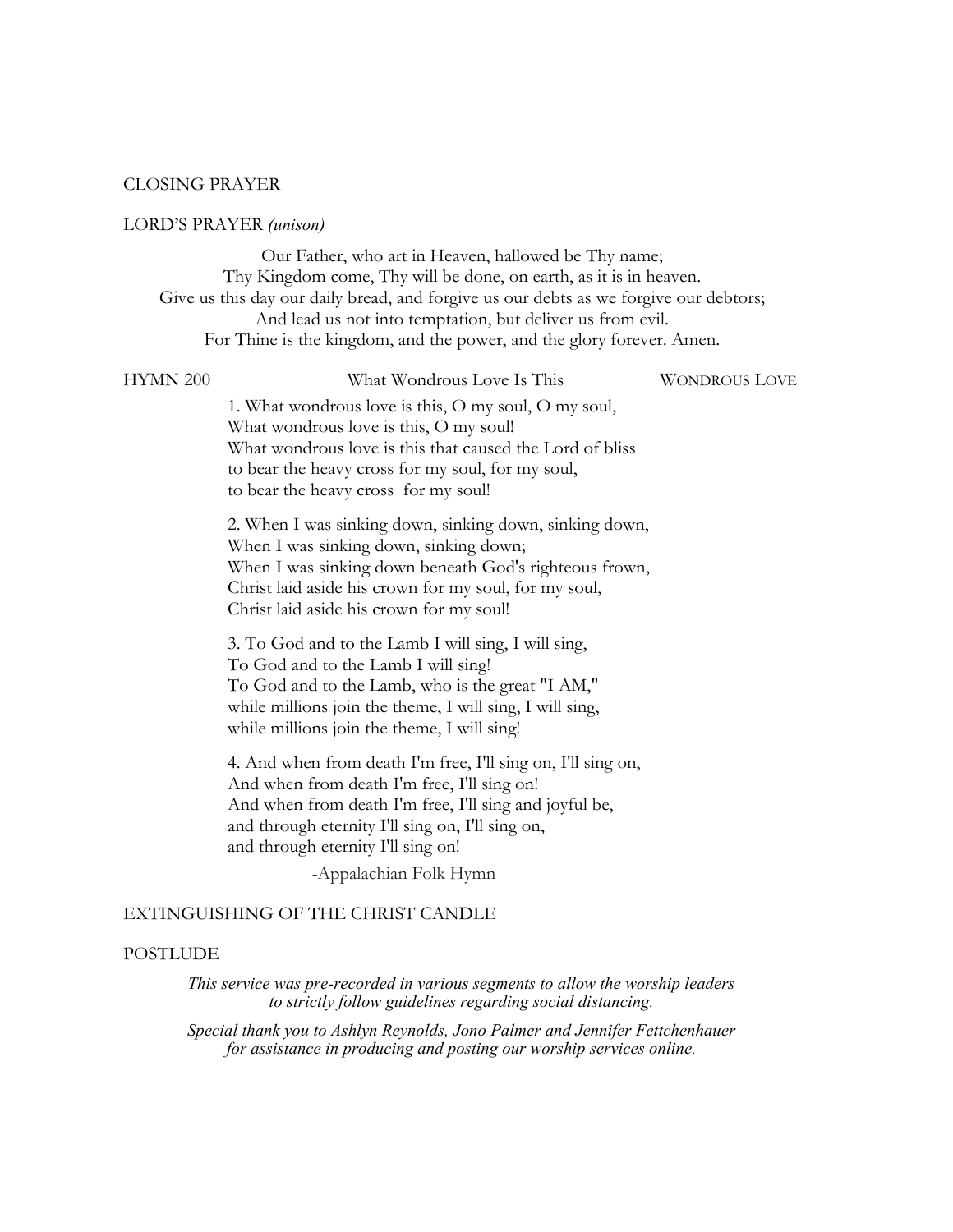# **Easter Sunday Online! Guest Preacher: The Rev. Teresa "Terri" Hord Owens General Minister and President of the Christian Church (Disciples of Christ)**

 Disciples from across the United States and Canada will shout out our Alleluias with one voice on Easter as our General Minister and President proclaims the Good News of Resurrection to all of us! The Rev. Teresa "Terri" Hord Owens, a powerful preacher who has a great love for the church, will strengthen, encourage, and empower us to be the church of Jesus Christ.

 FCC Bedford and FCC Bloomington will welcome Terri by (hopefully) "parachuting" her into our online joint Easter Sunday service. Pastor Helen and Pastor Bruce will lead the service of worship from our sanctuary, and our FCC musicians will offer special music and lead us in our hymn singing! We will partake of communion together in spirit and have our online coffee fellowship following our time of worship! Plans are still being finalized (and there are surprises yet to be revealed!), so please watch your inbox for updates from Pastor Helen via her Pastor's Post Card.

# **About our General Minister and President**



 Rev. Hord Owens was elected as the General Minister and President on July 9, 2017. A Disciple since young adulthood, she served as dean of students at the University of Chicago Divinity School and pastor of First Christian Church of Downers Grove, IL prior to her election.

 Terri's resume includes more than 20 years in corporate America leading diverse teams in data management before she entered seminary. For 15 years, she served as the dean of students at the University of Chicago Divinity School, shepherding a varied student body in both background and theology.

 Rev. Hord Owens is widely sought after as a preacher, speaker and workshop facilitator. Her ministry and intellectual interests include a theology of reconciliation, cultural intelligence, developing inclusive and multi-cultural congregations, and the mentoring of youth and young adults.